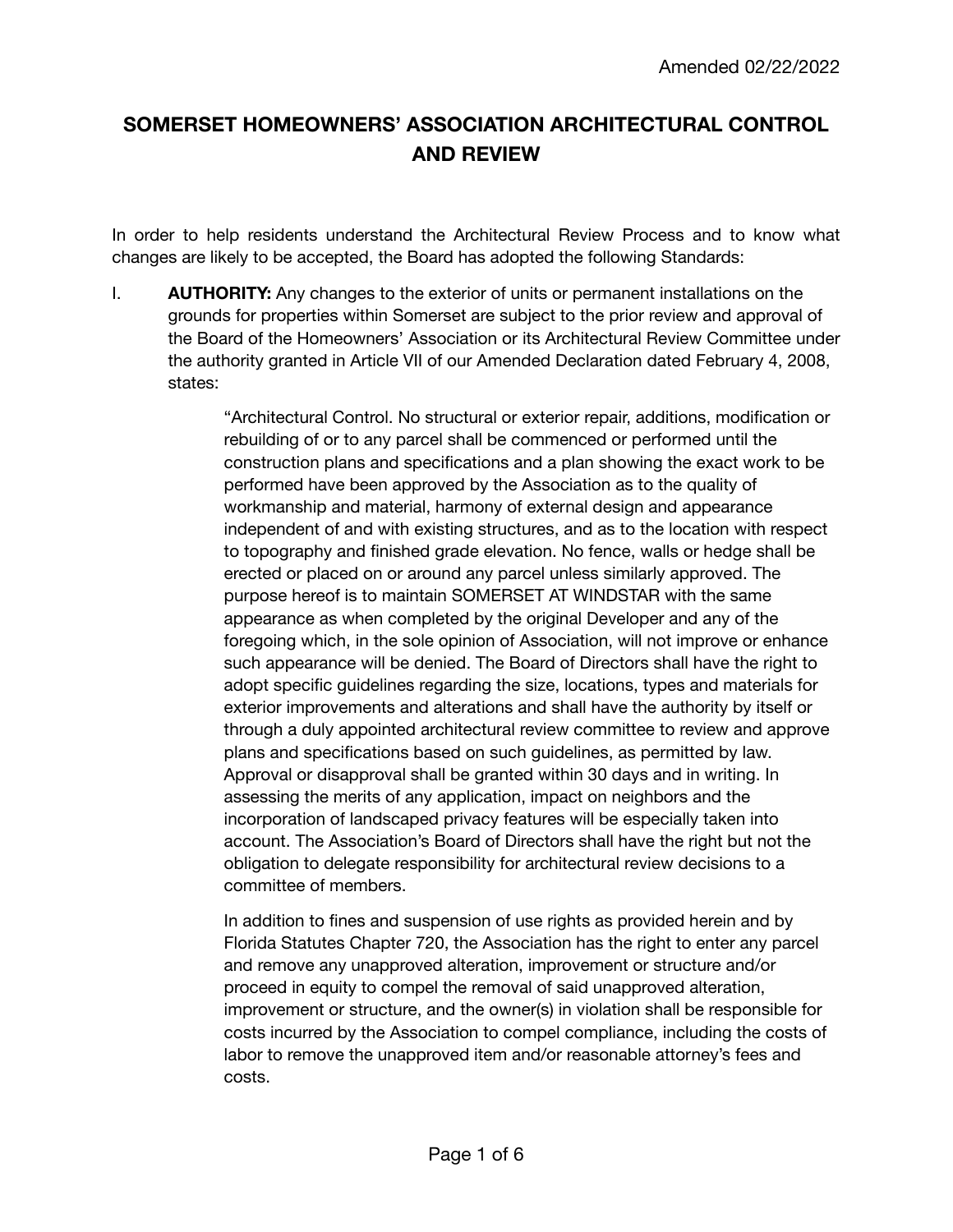**II. ARCHITECTURAL CHANGE PROCESS:** Any changes to the outside of a unit, including for example swimming pools, swimming pool cages, screened enclosures, roof replacement, concrete walks, large tree plantings, garage carriage lights, mailbox lights, garage door replacement, shutters, walls, gutters and downspouts, glassing of lanais, and screening in the front entry require the following:

**A.** A written application and written approval from the Board. If the change(s) require(s) a building permit, the application must include the following:

a. A completed Building and Exterior Change Request Form with a completed detailed description of the work to be performed;

b. A conceptual drawing or sketch of the proposed change(s);

c. A certified plot survey with the proposed addition(s) shown if the change(s)

extend(s) beyond the existing footprint;

- d. A valid and up-to-date copy of the Contractors and Subcontractor's license;
- e. A valid and up-to-date copy of the Contractors and Subcontractor's Worker's

Compensation Insurance Certificate; and

f. A valid and up-to-date copy of the Contractors and Subcontractor's Liability

Insurance Certificate.

**B.** Upon approval by the Board, the Master Association Architectural Review Committee must also approve the application. The Board shall forward the application and request to the Master Association Architectural Review Committee.

**C.** If a building permit is required, the building permit is issued after Collier County receives the Somerset and Windstar approval and request from Contractors and Subcontractors.

**D**. The approval is valid for one (1) year from date of approval.

# **III. ROOFS**:

A. Roof tile submitted for approval must be in conformance with the established style and color for the structure and community, and must match as close as possible to the abutting or immediate neighbor. Samples must be provided for comparison.

# **IV. PAINTING:**

A. All exterior paint colors must use the approved colors under the Board established color scheme. Any changes in color of the residence must use one of the approved colors and be agreed to by connected owner. All approved colors are available upon request to the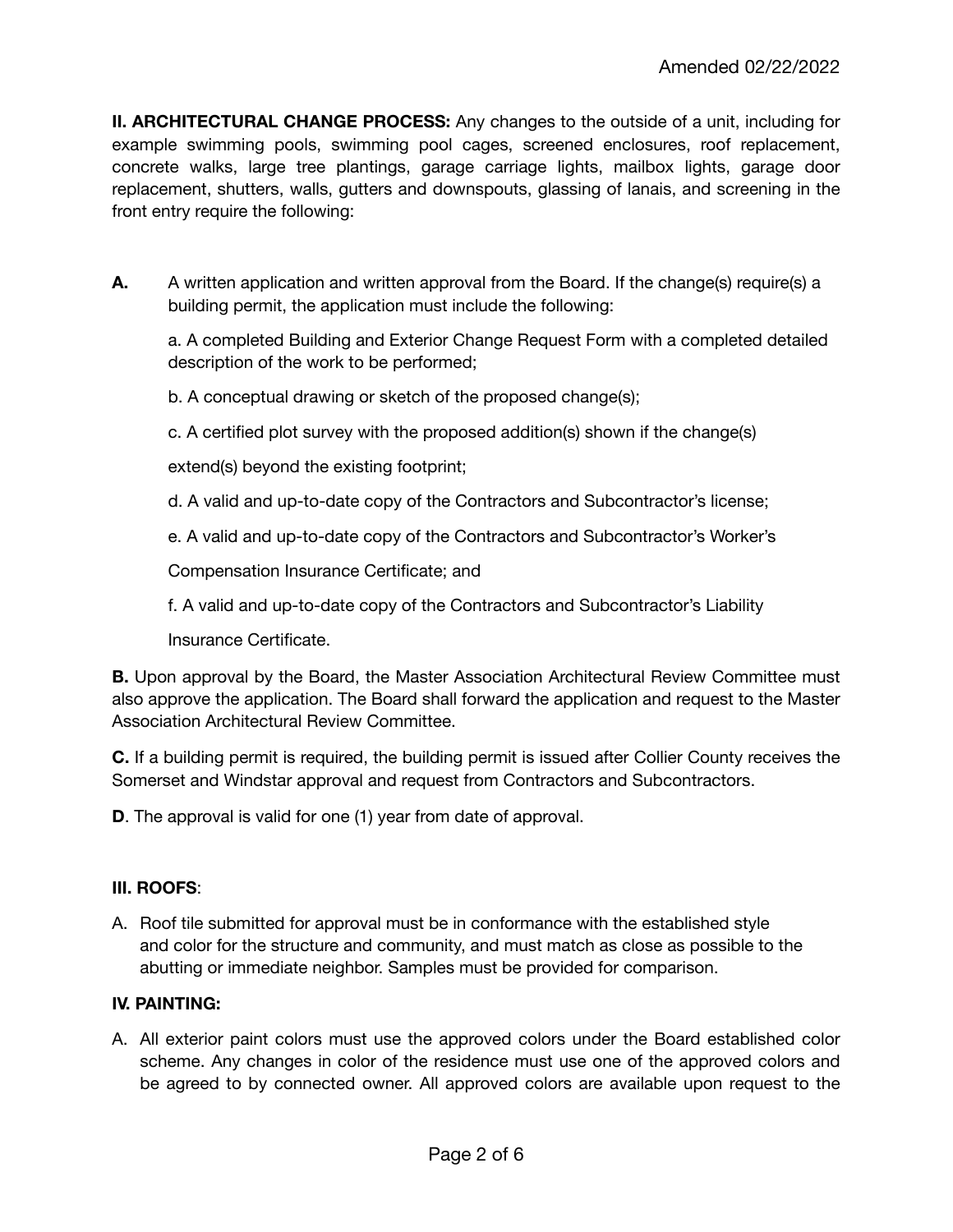Board. Both units in one building must be painted the same colors. Front Door colors are at the discretion of the owners.

## V**. LANAIS, SWIMMING POOLS AND CAGES:**

A. Installing, modifying, or repairing swimming pool or cage enclosures require approval. (See Section II. ARCHITECTURAL CHANGES for approval requirements.) Pool cages can be in either white or bronze. Enhancements to the exterior and/or attachments in the lanai screen, (such as animal or flower profiles, latticework, or any exterior decorations are not allowed if visible from the street or golf course.) if visible from the street, must be approved by the Board.

#### B. **Pool Cage/Lanai Sun Shade:**

A Sun Shade//Roof can be added to a screened pool enclosure given that it meets the following Somerset Architectural Committee's Standard. A formal application must be made for each proposed installation.

**a.** No Screen enclosure shall be installed without submission of an architectural committee application and approval of application.This application should include at a minimum the materials to be used, a survey depicting the location of the proposed screen enclosure and detailed layout, side view and elevation drawings. It must also include manufacture literature and photos, current Contractor license and insurance certificates. Location of Sun Shade placement must be indicated on drawing.

**b.** Sun shades are not allowed over the pool or apron of the pool deck.

**c.** Sun Shades may only be placed over the seating /dining areas of the Lanai/ Cage.

**d.** Sun shades or shaded areas can not exceed more than 1/3rd of the total Lanai/Cage roof area.

**e.** Sun Shades shall be Bronze in color and match the color of the aluminum structure of the Lanai/Cage. No Roof panels will be allowed on White lanai/ Cages.

**f.** Neighboring impact will be considered for sun shade location. No neighbors sky view shall be impeded by any sun shade.

**g.** Any roof/shade attachments to the lanai roofs must meet Miami Dade County Hurricane code and be permitted by Collier County.

**h.** Master ARC Committee approval is necessary prior to installation.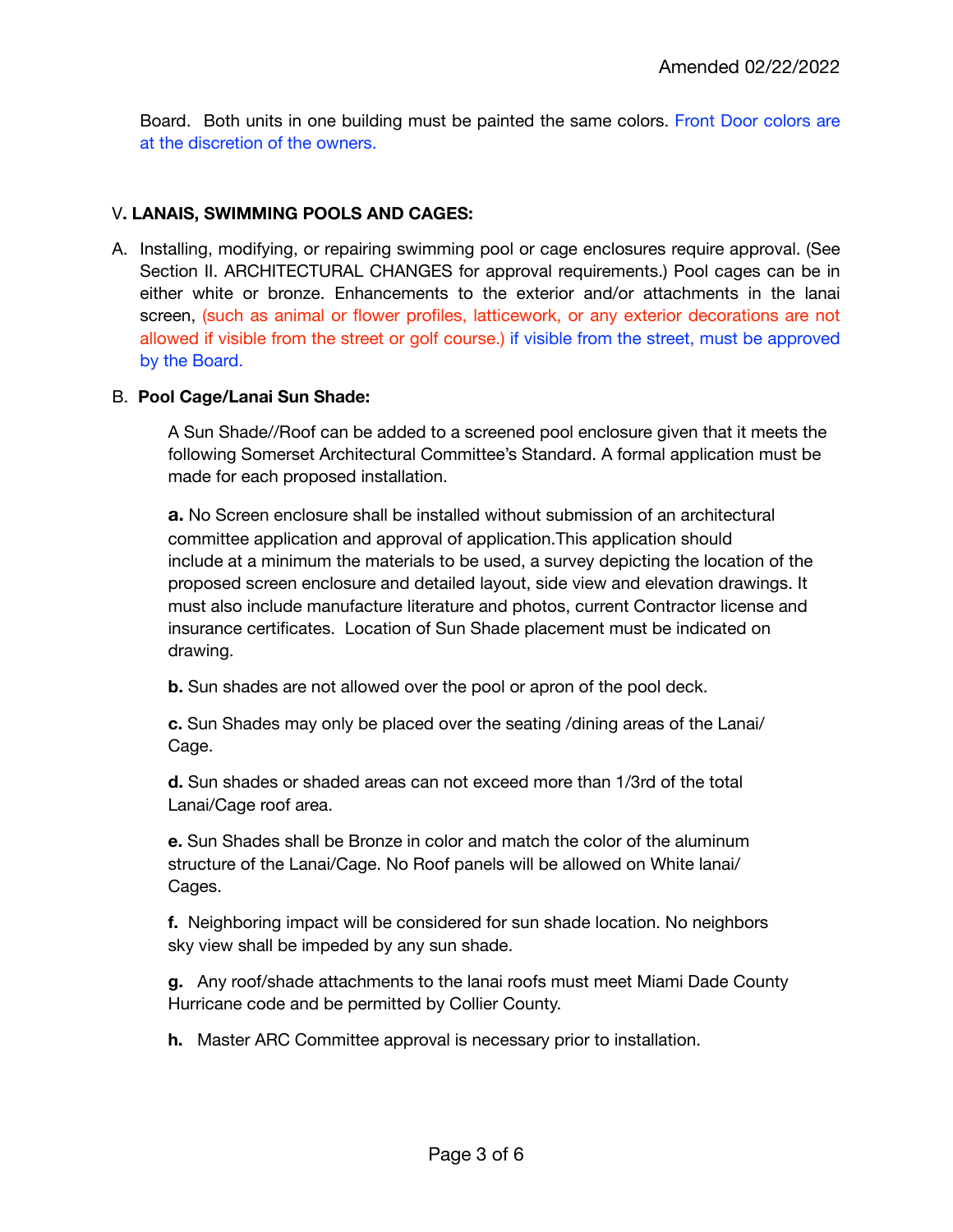#### **VI. WINDOWS/SLIDERS**

**A.** All new windows and Sliding Glass Doors, replacements, or repair, must conform to the original mullion style of the window, or plain glass, and must meet current building codes. Window trim in white color only.

**B.** Any installation of windows and sliding glass doors must be submitted by application to the Architectural Review Committee with full details to be approved or declined by the Board.

#### **VII. HURRICANE SHUTTERS:**

**A**. All existing hurricane shutters as of the effective date of these standards are grandfathered. All new hurricane shutters must be in roll down or accordion style and white or clear in color. All new hurricane shutters must be permitted by Collier County.

**B**. Emergency Hurricane Shutters are permitted if approved by Collier County Code and may be installed when there is a hurricane warning, and removed immediately after the hurricane has passed, or the hurricane warning is over.

#### **VIII. GATES AND FENCES:**

**A.** Front and side yard gates and fences may be removed at the discretion of the owners. If the owner retains the original gates and fences, they must be maintained in the original style and color. Fences and Gates may be white or bronze in color. Collier County codes require that private pools be fenced. Any gates or fences repaired or reinstalled subsequent to removal by an owner or new owner of such property must conform and be compatible with the gates and fences of the Somerset neighborhood.

**B.** Aluminum fences atop the courtyard walls may be removed upon written approval of all adjacent owners and submitted to the Board for final approval. It will be the responsibility of the removing owners to fill and seal the holes in the walls after removal of the fences.

#### **IX. GUTTERS:**

**A.** Gutters are not required on the residences. New gutters, or repair or replacement of existing gutters, must meet industry standard in style and white in color.

#### **X. FRONT ENTRY FRAMING AND SCREENS:**

**A.** Front entry aluminum framing and screening and screen doors may be removed at the discretion of the owner after approval by the Somerset Board.

**B.** Any new or modified front entry changes must be approved by the Somerset Board.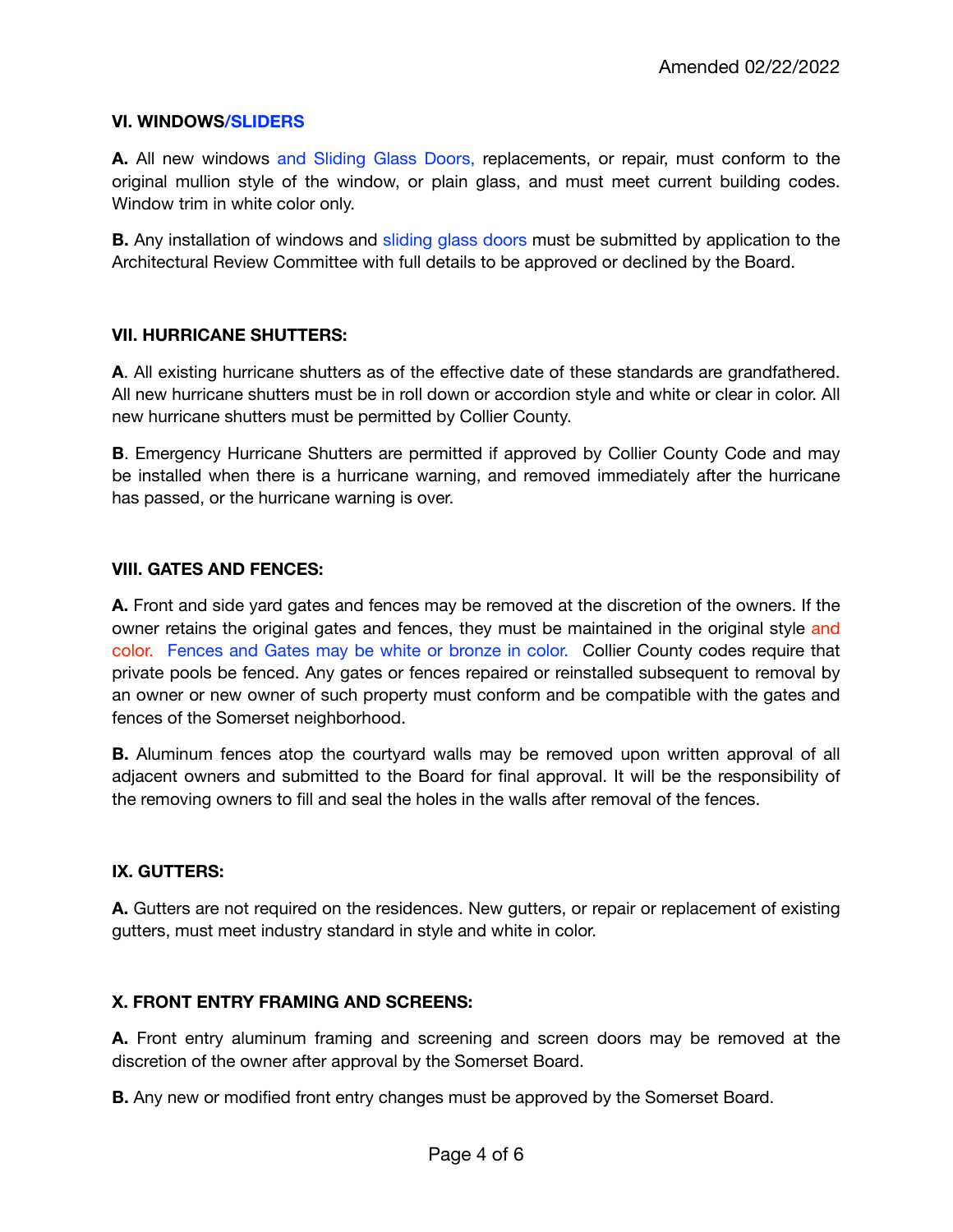#### **XI. AWNINGS:**

**A.** Awnings of the fixed frame or retractable style must be approved by the Somerset Board.

#### **XII. SOLAR PANELS:**

**A.** Rollup and down solar panel screens are permitted in lanais only. The solar screens must be neutral in color and must be approved by the Board.

#### **XIII. GARAGE DOORS:**

**A.** All owners must retain garage doors in the original style and white color.

#### **XIV. GARAGE CARRIAGE LIGHTS:**

**A.** All garage carriage lights must be uniform in style and color through out the community and approved by the Somerset Board.

#### **XV. LANDSCAPING:**

**A.** All vines over the garage, doors and front of residences as of the effective date of these standards are grandfathered. Any new plantings over the garage doors are permitted, except bougainvillea vines. However, the homeowner is ultimately responsible for keeping the vines trimmed for a well-groomed appearance, particularly during the summer rapid growth cycle of the vines.

**B.** All front yard existing trees as of the effective date of these standards are grandfathered. Any new front yard replacement trees are to be on the approved list of the Board. All front yard trees and palms must be approved by the Board.

**C.** Decorative rock is discouraged in the front yard. Any front yard with decorative rock as of the effective date of these standards are grandfathered. Any new yard ornaments, statuary fountain, concrete or decorative flowerbed outlines are not permitted.

#### **XVI. ONE AND TWO STORY UNITS**:

A. One-story units must remain as a one-story unit, and two-story units must remain as a twostory unit.